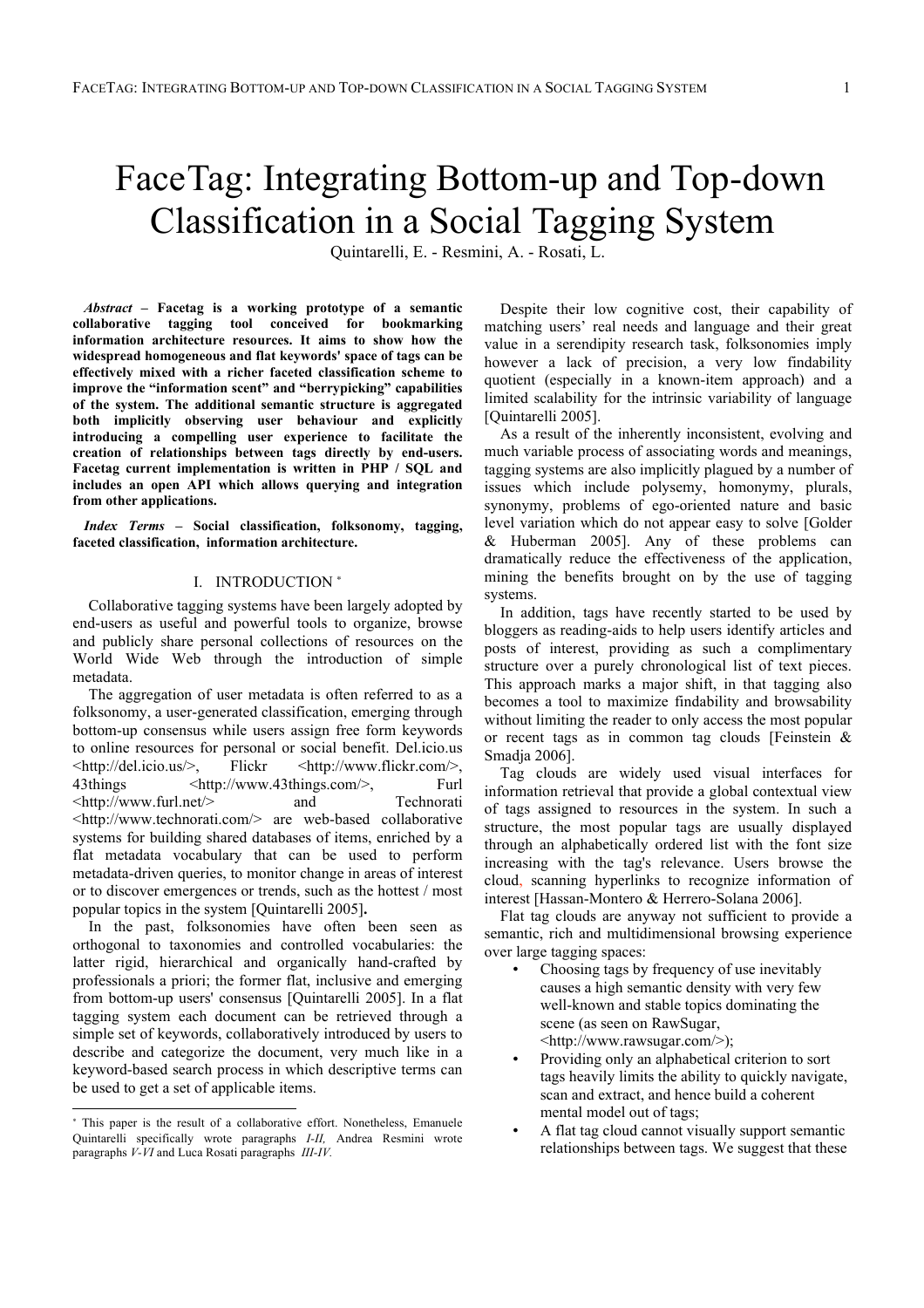relationships are needed to improve the user experience and general usefulness of the system;

• Current tag clouds often miss to provide complex logical operation over tags. Simply clicking on a tag is not enough to enable a smooth and powerful exploration or refinement.

Even if Facetag doesn't promise to address all of these issues, we believe our approach can limit the impact of polysemy, homonymy and basic level variation while introducing an innovative, multidimensional and more semantic paradigm for organizing, navigating and searching large information spaces through tags.

To reach this goal, FaceTag mixes three contributions to social tagging systems:

- The use of (optional) tag hierarchies. Users have the possibility to organize their resources by means of father-son relationships**;**
- Tag hierarchies are semantically assigned to editorially established facets that can be later leveraged on to flexibly navigate the resource domain;
- Tagging and searching can be mixed to maximize findability, browsability and user-discovery.

# II. OVERVIEW OF FACETAG

Until today, one of the main limitations of hierarchical faceted categories was the lack of a good automated process for both creating the categories and associating items to the hierarchy of labels under each facet [Hearst 2006a].

We decided to avoid the issue entirely and use no algorithmic round-ups: Facetag is built around the notion that the users provide the structure and especially aims to investigate how a hierarchical and faceted metadata structure can be added to user generated content making use of tags provided by end users in collaborative systems, limiting the amount of effort and toil required through a careful user interface design.

# III. FACETED ANALYSIS: THE FACETED SCHEME **CONSTRUCTION**

Although facet*,* faceted have become very common terms in the information architecture field, their application falls often far from its original meaning. The attribute *faceted*, indeed, is used in a large variety of meanings, and is often referred loosely to the availability of means to search by different keys [La Barre 2004]. The full theory of faceted classification, as it has been developed by Ranganathan and the Classification Research Group (CRG) and which includes rules for citation order and notation, is less widespread as a backend for website organization; remarkable exceptions are offered by projects staffing librarians, such as FATKS [Slavic 2002].

So, we thought to apply faceted classification to the IA field itself respecting in full the original library theory, in order to leverage on its potentialities and obtain maximum benefits. In such perspective, our design was inspired by these projects: Flamenco project <http://flamenco.berkeley.edu/>; Facetious <http://demo.siderean.com/facetious/facetious.jsp>; Etsy  $\langle \text{http://www.etsy.com>} \frac{1}{\cdot} \rangle$ 

The choice of facets is based on the CRG theory [Vickery 1960]. Indeed, an aspect often underestimated on the World Wide Web is that both Ranganathan and the CRG described a generic schema for faceted classification, which every actual schema can refer to. Thus, in a faceted classification project one does not have to rebuild the schema from scratch every time, but may follow a constant guideline while building one's main categories (i.e. facets). CRG postulates 11-13 general categories. In the table below we show the matching between CRG standard categories and IA-related categories that were used to define our facets.

| TABLE 1: FACETAG FACETS DEFINITION BY CRG STANDARD |  |
|----------------------------------------------------|--|
| CATEGORIES.                                        |  |

| <b>CRG</b> | FaceTag                                                                           |
|------------|-----------------------------------------------------------------------------------|
| Thing      | [Documents, resources]                                                            |
| Type       | Resource Types<br>online<br>(e.g.<br>report,<br>case<br>study)                    |
| Part       |                                                                                   |
| Property   | Language                                                                          |
| Material   | [Format]                                                                          |
| Process    |                                                                                   |
| Operation  | Activities/Subjects<br>(e.g. competitive<br>analysis,<br>faceted classification ) |
| Product    | [Deliverables]                                                                    |
| Byproduct  |                                                                                   |
| Patient    | Usage<br>(e.g. Industry, Health )                                                 |
| Agent      | People                                                                            |
| Space      | [Country]                                                                         |
| Time       | Date                                                                              |

A preliminary analysis of a corpus of IA resources from the Information Architecture Institute Library <http://iainstitute.org/library/> allowed us to define six facets which appeared to be suitable for the classification of IA resources.

 <sup>1</sup> Both Facetious and Etsy mix proper facets and metadata (formal proprieties of an item).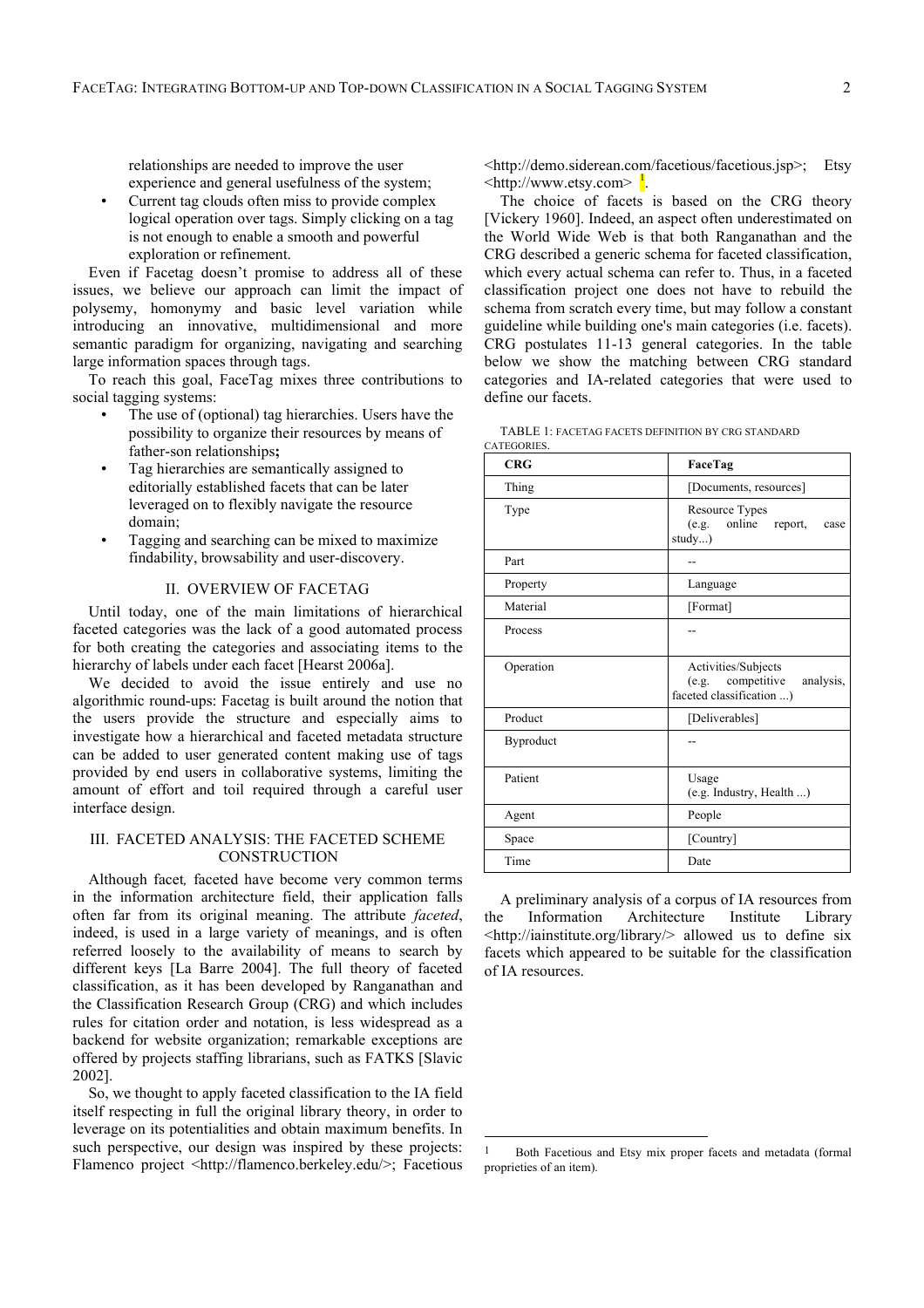| Facet               | <b>Examples</b>                 |  |
|---------------------|---------------------------------|--|
| Resource Types      | white paper, case study etc.    |  |
| Language            | predefined values (based on     |  |
|                     | ISO Standard ISO 639-2)         |  |
| Activities/Subjects | discovery>competitive           |  |
|                     | analysis, classification>facets |  |
| Usage               | industry, public                |  |
|                     | administration, health etc.     |  |
| People              | dion hinchcliffe, morville      |  |
| Date                | automatically added by the      |  |
|                     | software                        |  |

TABLE 2: FACETAG FACETS AND EXAMPLES OF FOCI

The foci listed near some of the facets serve the only purpose of making the facets self-explanatory. In the actual implementation, since tags are our foci, foci will be usergenerated, with the only exception of the language facet, which will use a predefined list of languages in the ISO 639-2 notation, and the date facet, which will receive a softwaregenerated timestamp upon resource creation.

## IV. BERRYPICKING, INFORMATION SCENT AND THE TWO AXIS OF INFORMATION ARCHITECTURE

As a matter of fact, facets constitute an adaptive classification system capable, in force of its own nature, to represent:

- in movement knowledge, like that observable in a social collaborative context;
- several mental models at the same time, such as those playing their role in this context.

Furthermore, facets are particularly suitable to classify a homogeneous collection of items – i.e. a set of resources belonging to a specific disciplinary area.

Besides enforcing order on the flat space of keywords, the blend of tags and facets is able to empower the "information scent" [Chi et al. 2001] and the "berrypicking" [Bates 1989] capabilities of the system. Every information architecture project refers to two different information axes:

- a vertical (or paradigmatic) axis, i.e. the hierarchical relationship that each item of a system engages with the others;
- a horizontal (or syntagmatic) axis, i.e. the semantic, contiguity relationship that each item engages with the others.

In our case, the combination of tags and facets allows for better management of both these axes:

- from the vertical or paradigmatic point of view, when a user is going to associate a keyword to a facet (in order to tag a resource), the system suggests similar tags or hierarchy of tags pertaining to the same facet;
- from the horizontal or syntagmatic point of view, at the same time, the system will allow the user to see all the other tags belonging to the same facet(s).

#### V. FACETED HIERARCHICAL TAGGING

Facetag deals with users, resources, tags and facets in two quite distinct ways: since it's a social tagging application, it offers both a browsing/searching mode and an administrative/editing mode. These are two different activities, to which the user interface adapts providing different aiding tools (navigation, resource management) and different behaviours (zooming, tag suggestions) respectively.

When a user accesses the application first, Facetag replies in browsing mode and she is presented a page which lists the most recent additions to the system in the main body. Other relevant parts of the user interface are a search box and a sidebar. The sidebar lists facets and pertaining first-level tags with query previews, i.e the number of resourced associated to each tag automatically generated from the schema and data stored in the database.

Inside Facetag, a user can decide to look for content a) by entering keywords b) by choosing first-level tags from a specific facet list.

If the user enters a keyword, Facetag returns the paginated results set of all the resources which either contain that keyword in their tags or in their title, description or notes. The sidebar facet display is adjusted to show only those facets and pertaining first-level tags which are related to the results set.

In case the keyword happens to be an nth-level tag, the corresponding facet will show all nth+1 tags and add any broader tag in the hierarchy up to the nth-1 tag to the facet title as clickable items which allow zooming out. If there is no nth+1 tag, the facet is not displayed.

If the user clicks on a tag from the facet sidebar, Facetag returns the paginated results set of all the resources which have been tagged with that tag. A breadcrumb path is displayed which lists the active facet (the one the tag is a focus for) and the position of the tag in any tag hierarchy it may belong to.

The sidebar facet display is adjusted consequently. The active facet shows all broader tags from the hierarchy the selected tag may be part of alongside the facet title, and all pertaining narrower tags. Inactive facets show first-level tags which relate to the resources pertaining to the results set.

Upon subsequent zooming in and refining the query, when there are no narrower tags, the breadcrumb display is maintained to allow zooming out or what we call *disengaging*, resetting the search, while the active facet display is effectively removed from the sidebar.

Obviously, a user may start searching for a keyword and then adjust her results set using facets, combining the two approaches in any way she prefers until she reaches a satisfactory answer, or proceed viceversa and zoom in and out by using tags. Similarly, tags pertaining to different facets can be used together during a single search to narrow down a results set quickly and efficiently. If there is no disengagement, all subsequent operations are performed on the intermediate results set.

If a user logs in, access to the administrative interface is granted and adding, editing and deleting resources and tags becomes possible.

Upon entering new resources, a user is provided with a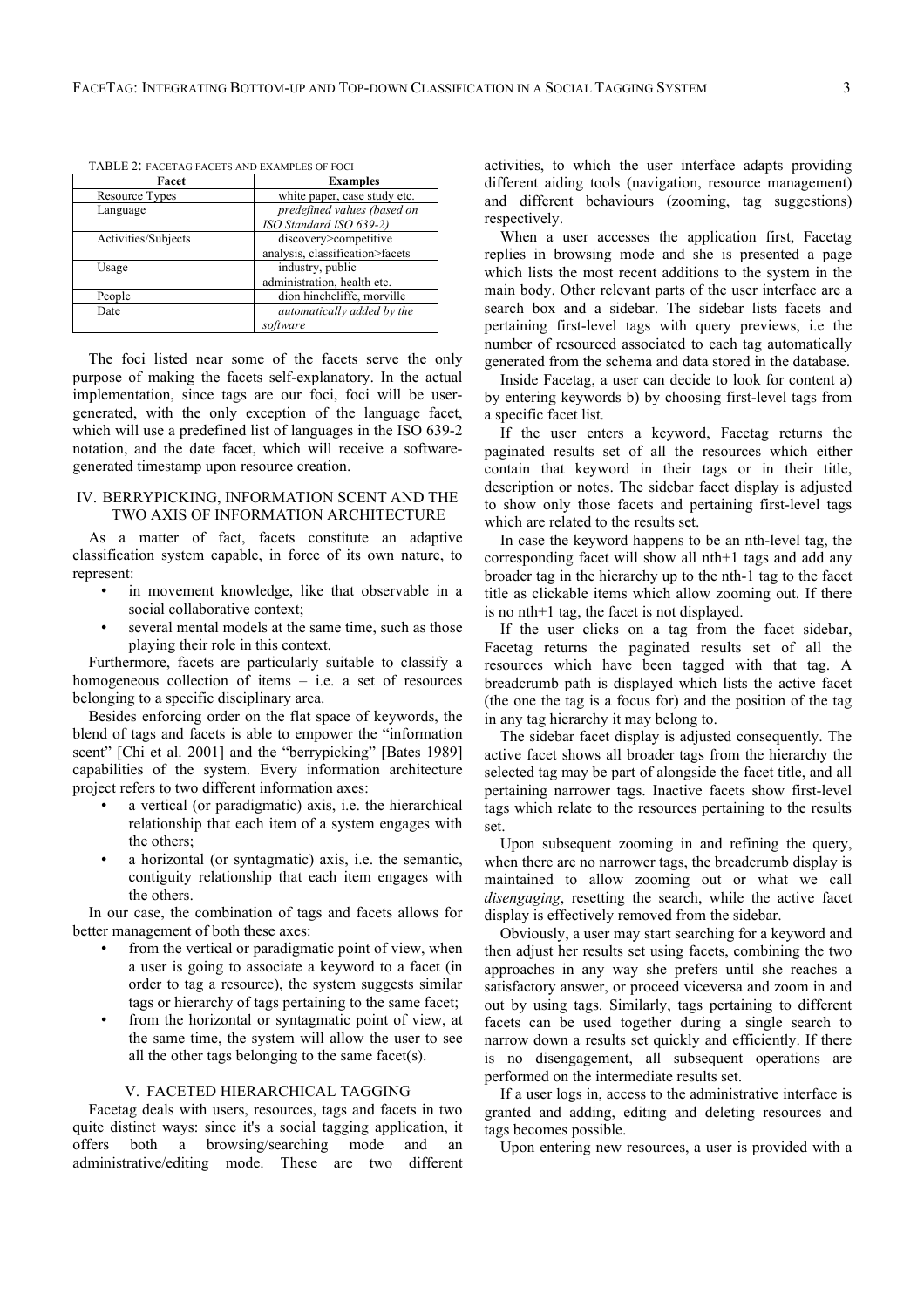simple form with entry fields for every facet. These tag fields are optional, and can be left empty at will: there is no mandatory facet. But if a user start to enter a tag, the completion tool suggests similar tags from the pertaining facet only. Moreover, since users can optionally identify two or more tags as a hierarchy through a simple syntax (using the '>' character), the completion tool can suggest, again facet per facet, not just similar tags, but similar tags as parts of a hierarchy  $2$  of tags, hence effectively suggesting an entire hierarchy.

Gradually, with use, these hierarchies acquire complexity and become globally significant in the system.

Editing or modifying can be done seamlessly from the browsing interface, by clicking icons which appear next to one's own resources. Noticeably, the same happens if a user tries to add a resource she already added (based on URI identification): Facetag simply supplies the editing interface preloading the original data.

#### VI. CONCLUSION

By providing the user with facets to which hierarchical sets of tags relate and pertain and a usable interface which adapts to the ongoing query, Facetag may solve, through contextualization and user-added semantic value, most of the basic issues connected with polysemy, homonymy and base level variations.

While further testing and usability studies are needed to verify to which extent users are motivated to use our prototype and to introduce structure in addition to flat tags, preliminary user evaluations show how the addition of hierarchies and facets can improve and disambiguate the meaning of tags giving them a stronger context and a more coherent organization. For example, by navigating a hierarchy users can make better sense of the meaning of a tag, discover related tags at different levels of specificity and exclude homonimies or find out a large number of other tags that can be of interest. This approach also tends to augment the scalability of the system when addressing the enormous domains presented today by the most appreciated social applications.

Improving on current features, Facetag aims to provide an advanced tagging experience through other innovative tools or widgets, like a Firefox plugin to seamlessly add new bookmarks while browsing, a WYSIWYG editor to offer drag and drop inclusion of texts and pictures from the web page the user is bookmarking, and a history of all the times a bookmark has been tagged.

Future works include testing the application on a real user base and verifying the outcomes, both in terms of internal logic and usability tests to widely prove the benefits of a semantic tagging application.

### VII. REFERENCES

Bar-Ilan J., Shoham S., Idan A., Miller Y., Shachak A., (2006) *Structured vs. unstructured tagging – A case study*, WWW20006, Edimburg <http://www.rawsugar.com/www2006/12.pdf>.

Broughton, V. (2001) *Klasifikacija za 21. stoljece: nacela i struktura Blissove bibliografske klasifikacije [= A classification for the 21st century: principles and structure of the Bliss bibliographic classification]*, Vjesnik bibliotekara Hrvatske, 44, 1-4, p. 38-51; trad. it. Una classificazione per il 21' secolo: principî e struttura della Classificazione bibliografica Bliss, AIB-WEB. Contributi, <http://www.aib.it/aib/contr/broughton1.htm>.

Campbell, G.D., Fast, K.V., (2006) *From Pace Layering to Resilience Theory: The Complex Implications of Tagging from Information Architecture*, Proceedings of IA Summit 2006 (Vancouver, March 23-27, 2006), ASIS&T

<http://www.iasummit.org/2006/files/164\_Presentation\_Desc.pdf>.

Chi, E.H. - Pirolli, P. , Chen, K. – Pitkow, J. (2001) *Using Information Scent to Model User Information Needs and Actions on the Web*, Proceedings of the SIGCHI conference on Human factors in computing systems (Seattle, Washington, 2001), ACM Press <http://www2.parc.com/istl/projects/uir/publications/items/UIR-2001-07- Chi-CHI2001-InfoScentModel.pdf>.

English, J., Hearst, M., Sinha, R., Swearingen K., and Yee, P., (2002a) *Hierarchical Faceted Metadata in Site Search Interfaces,* CHI 2002 Conference Companion

<http://flamenco.berkeley.edu/papers/chi02\_short\_paper.pdf>.

-- (2002b) *Flexible search and browsing using faceted metadata*, Unpublished Manuscript

<http://flamenco.berkeley.edu/papers/flamenco02.pdf>.

Feinstein, D., Smadja F., (2006) *Hierarchical Tags and Faceted Search. The RawSugar Approach,* Proceedings of SIGIR 2006 (August 6- 11, 2006, Seattle, Washington).

Flamenco Group (2002) *How to Build a Flamenco instance* <http://bailando.sims.berkeley.edu/flamenco/howtobuild/howtobuild.htm  $\geq$ 

Gnoli, C., Marino, V., Rosati, L., (2006) *Organizzare la conoscenza. Dalle biblioteche all'architettura dell'informazione per il Web [= Organizing Knowledge. From Libraries to Information Architecture for the Web]*, Tecniche Nuove.

Golder, A.S., Huberman, B.A., (2005) *The Structure of Collaborative Tagging Systems*, Information Dynamics Lab <http://arxiv.org/pdf/cs.DL/0508082>.

Hassan-Montero, Y., and Herrero-Solana, V., (2006) *Improving Tag-Clouds as Visual Information Retrieval Interfaces*, International Conference on Multidisciplinary Information Sciences and Technologies, InSciT2006

<http://www.nosolousabilidad.com/hassan/improving\_tagclouds.pdf>.

Hearst, M.A. (2006a) *Clustering versus faceted categories for information exploration*. Communication of the ACM April Vol 49, No.4 <http://flamenco.berkeley.edu/papers/cacm06.pdf>.

-- (2006b) *Design Recommendations for Hierarchical Faceted Search Interfaces*, ACM SIGIR Workshop on Faceted Search <http://flamenco.berkeley.edu/papers/faceted-workshop06.pdf>.

-- *The Flamenco Search Interface Project* <http://flamenco.berkeley.edu/pubs.html>.

Heymann, P., Garcia-Molina, H., (2006) *Collaborative Creation of Communal Hierarchical Taxonomies in Social Tagging Systems*, Technical Report InfoLab <http://dbpubs.stanford.edu/pub/2006-10>.

Kome, S H., (2006) *Hierarchical Subject Relationships in Folksonomies*

 <sup>2</sup> Note that hierarchies are not taxonomies but simply forests of shallow trees.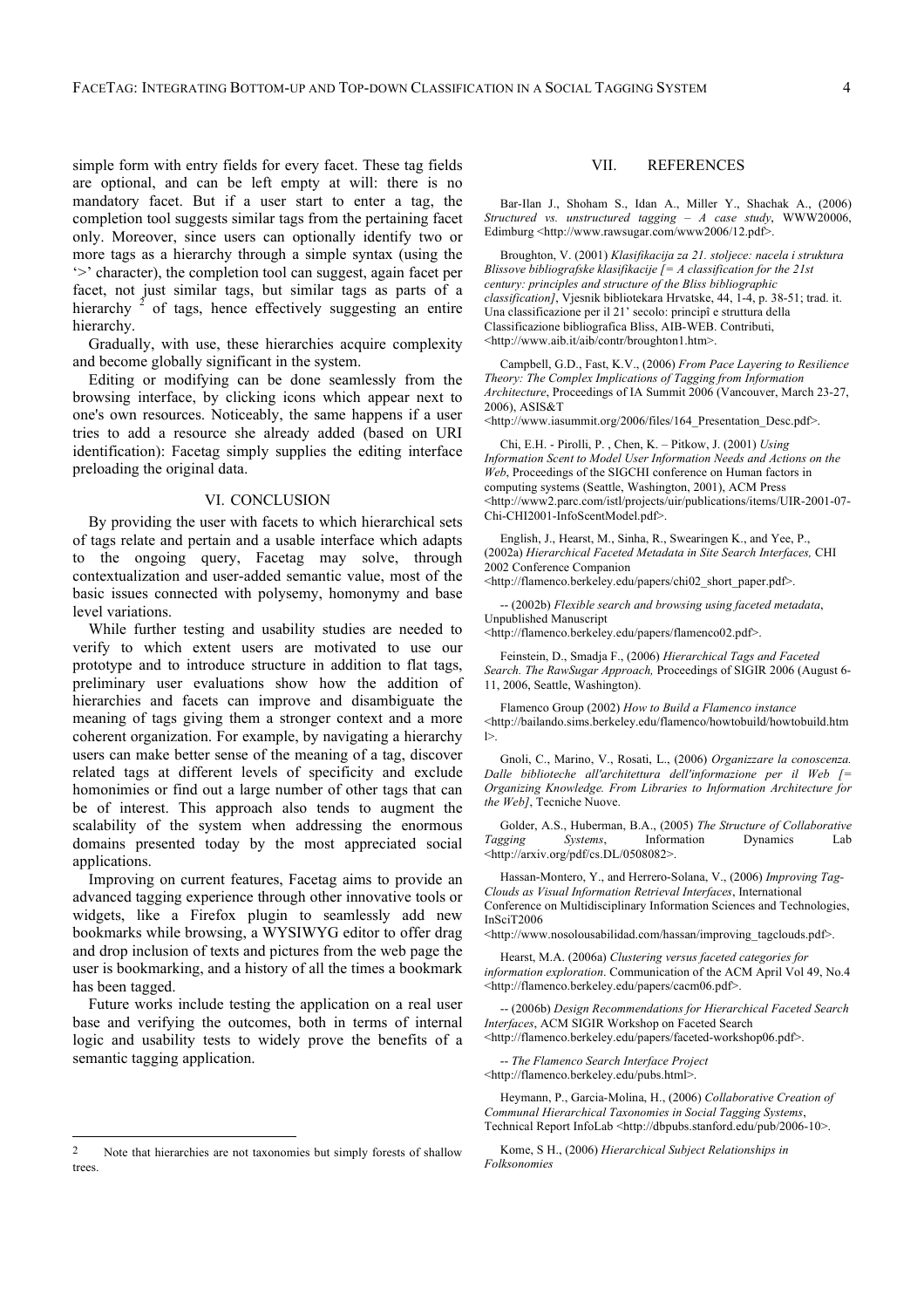La Barre, K. (2006) *The Use of Faceted Analytico-Synthetic Theory as Revealed in the Practice of Website Construction and Design*, <http://leep.lis.uiuc.edu/publish/klabarre/facetstudy.html>.

Morville, P., (2005) *Ambient Findability*, O'Reilly.

Quintarelli, E., (2005) *Folksonomies: Power to the People,* Proceedings of 1' ISKO Italy-UniMIB meeting (Milano, 24 giugno 2005) <http://www.iskoi.org/doc/folksonomies.htm>.

Slavic, A., (2002) *FATKS: Facet Analytical Theory in managing Knowledge Structures for humanities,* <http://www.ucl.ac.uk/fatks>.

Travis, W., (2006) *The strict faceted classification model* <http://facetmap.com/pub/strict\_faceted\_classification.pdf>.

Yee, K.P., Swearingen, K., Li, K., and Hearst, M., (2003) *Faceted Metadata for image searching and browsing,* Proceeding of CHI 2003 <http://flamenco.berkeley.edu/papers/flamenco-chi03.pdf> .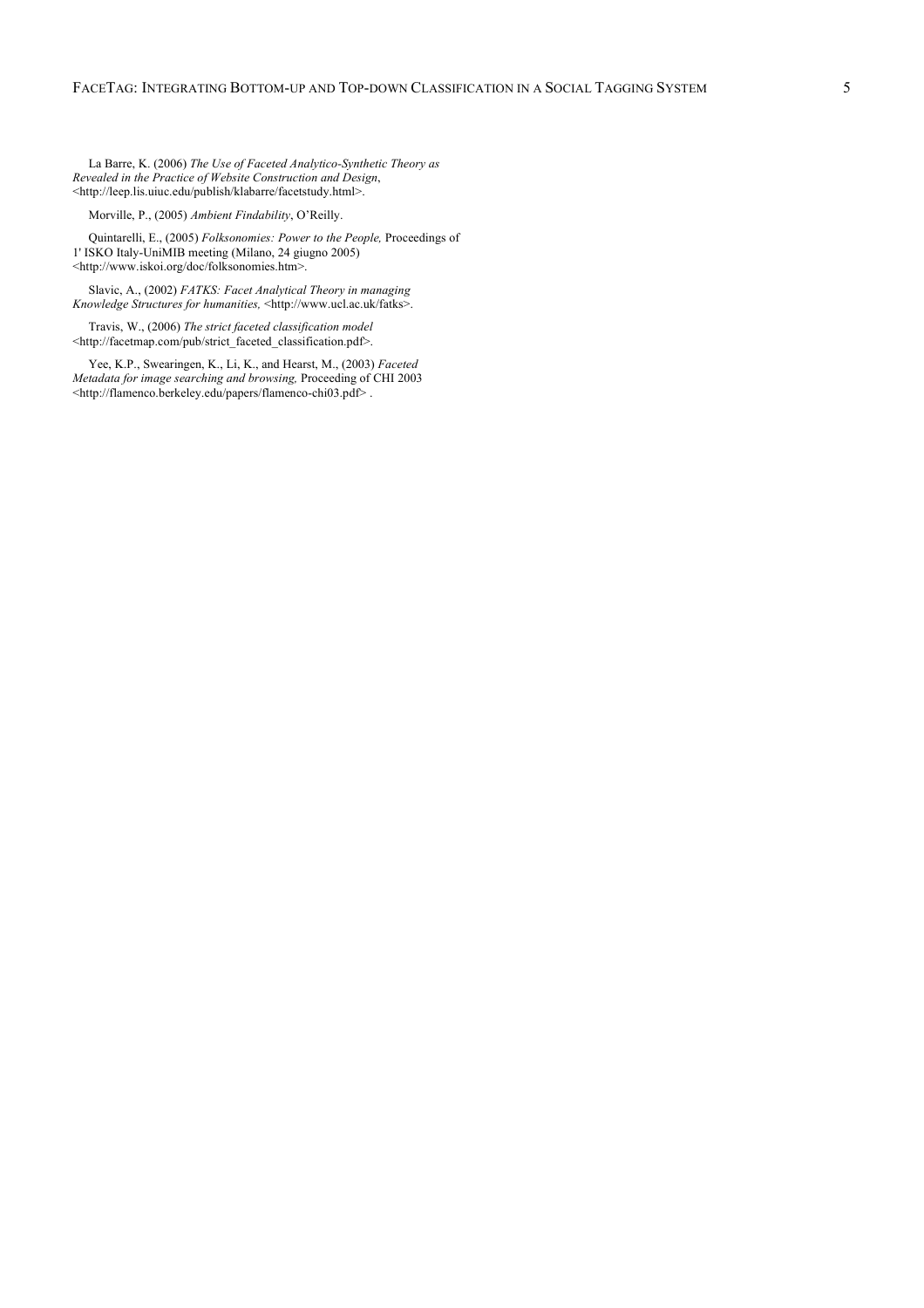# VIII. SCREENSHOT

| recent bookmarks                                                                                                                                                                      |                                                                                                                                                                                                                                                                                                                                     |
|---------------------------------------------------------------------------------------------------------------------------------------------------------------------------------------|-------------------------------------------------------------------------------------------------------------------------------------------------------------------------------------------------------------------------------------------------------------------------------------------------------------------------------------|
| Search                                                                                                                                                                                | Unleash You XHTML                                                                                                                                                                                                                                                                                                                   |
| Use tags or keywords to search for<br><b>resources</b>                                                                                                                                | Lorem ipsum dolor sit amet, consectetuer adipiscing elit, sed diam nonummy nibh euismod tincidunt ut laoreet<br>dolore magna aliquam erat volutpat. Ut wisi enim ad minim veniam, quis nostrud exerci tation ullamcorper<br>suscipit lobortis nisl ut aliquip ex ea commodo consequat. Duis autem vel eum iriure dolor in hendrerit |
| $\mathbf b$<br>Search » blog                                                                                                                                                          | VECTOR · in website information architecture, ia programming>xhtrml, css a list apart>zeldman<br>www.alistapart.com - cached - mail it - blog this                                                                                                                                                                                  |
| bojan mihelac<br>Resource types                                                                                                                                                       | Folksonomies: Power To The People                                                                                                                                                                                                                                                                                                   |
| ARTICLE (7), BLOG (2), EDUCATIONAL<br>$(1)$ , MAGAZINE ARTICLE $(2)$ , PAPER $(1)$ ,<br>POSTERS (1), TOOLKIT (2), TUTORIAL                                                            | Folksonomies are web-based collaborative systems for building shared databases of items, enriched by a flat<br>metadata vocabulary that can be used to perform metadata-driven queries, to monitor change in areas of<br>interest or to discover emergences or trends, such as the hottest or most popular topics in the system     |
| $(2)$ , WEBSITE $(1)$<br>Subjects                                                                                                                                                     | ANTONELLA · in blog folksonomies, folksonomy, information architecture, social classification, tag, tagging research emanuele<br>quintarelli<br>www.infospaces.it - cached - mail it - blog this                                                                                                                                    |
| IA (1), CONTEXTUAL INQUIRY (1),<br>DELIVERABLES» (2), DESIGN (1),<br>DIAGRAMS (1), ETHNOGRAPHY (1),                                                                                   | A List Apart: Articles: Power To The People: Relative Font Sizes<br>ANTONELLA · in article interface design, typography a list apart>bojan mihelac<br>www.alistapart.com - cached - mail it - blog this                                                                                                                             |
| EVALUATION (1), FOLKSONOMIES (2),<br>FOLKSONOMY (2), IA» (2), INFORMATION<br>ARCHITECTURE (7), INTERFACE DESIGN<br>(2), INTRANETS (4), KNOWLEDGE<br>MANAGEMENT (2), NAVIGATION DESIGN | Real Wireframes Get Real Results - Boxes And Arrows: The Design Behind The<br>Design<br>ANTONELLA · in article information architecture, deliverables>wireframes myproject stephen turbek                                                                                                                                           |

# **Figure 1: The system interface.**